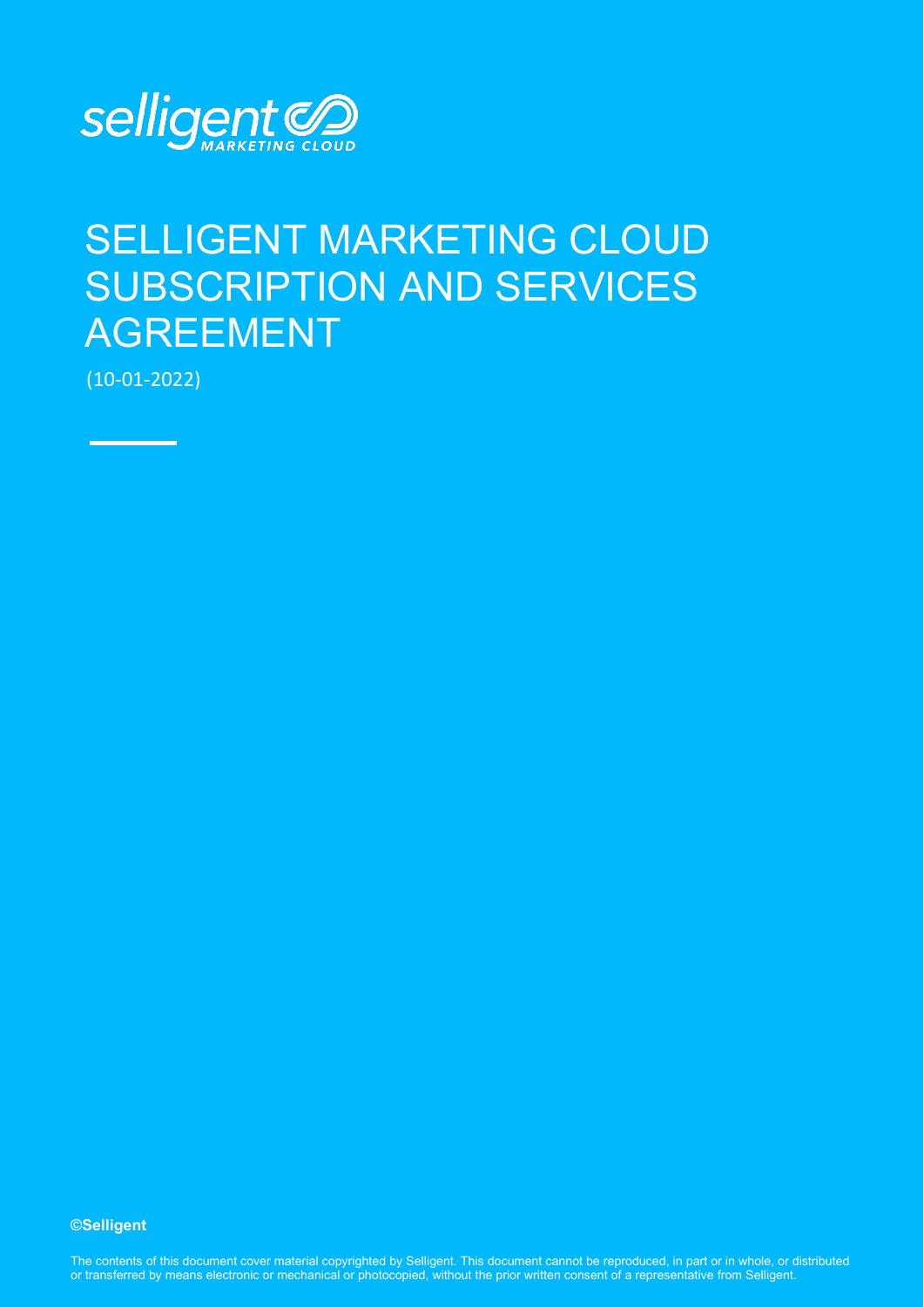

# **SELLIGENT MARKETING CLOUD SUBSCRIPTION AND SERVICES AGREEMENT**

THIS SUBSCRIPTION AND SERVICES AGREEMENT GOVERNS ACQUISITION AND USE OF SELLIGENT'S SERVICES BY THE CLIENT. BY EXECUTING A SALES ORDER AND/OR STATEMENT OF WORK THAT REFERENCES THIS AGREEMENT, THE CLIENT AGREES TO ALL OF THE TERMS AND CONDITIONS OF THIS AGREEMENT. THE INDIVIDUAL ENTERING INTO THIS AGREEMENT ON BEHALF OF A COMPANY OR OTHER LEGAL ENTITY REPRESENTS TO HAVE THE AUTHORITY TO BIND SUCH ENTITY AND ITS AFFILIATES TO THESE TERMS AND CONDITIONS. ANY INDIVIDUAL WHO DOES NOT HAVE SUCH AUTHORITY, OR IF YOU DO NOT AGREE WITH ALL OF THESE TERMS AND CONDITIONS, MUST NOT ACCEPT THIS AGREEMENT. ANY CLIENT WHO DOES NOT AGREE WITH THESE TERMS AND CONDITIONS MAY NOT ACCESS OR USE THE SERVICES.

This Agreement was last updated on **January 10,2022,** it is effective between the Client and Selligent as of the date of a Sales Order and/or Statement of Work is executed by both parties ("Effective Date").

# **Article 1.- Definitions**

**"***Agreement***"** means this Subscription and Services Agreement, the Service Order(s) and the other documents as listed below, in prevailing order should there be conflicting provisions:

| 1° Selligent Service Order(s)                            |
|----------------------------------------------------------|
| 2° Specific Terms, as applicable                         |
| 3° Data Processing Agreement ("DPA")                     |
| 4° Selligent Support and Service Level Agreement ("SLA") |
| 5° Subscription and Services Agreement ("SSA")           |
|                                                          |

**"***Acceptable Use Policy***" or "***AUP***"** refers to the required actions and practices, as well as those actions and practices that are unacceptable and prohibited, with respect to the Client's use of any product or Service created, developed, sold, licensed, delivered, supplied or performed by Selligent.

**"***Affiliates***"** means any entity that controls, is controlled by, or is under common control with the named entity ("Affiliates"), where "control" is defined as the ownership of at least 51% of the equity or beneficial interests of such entity or the right to vote for or appoint a majority of the board of directors or other governing body of such entity.

**"***Client***"** includes any Affiliates of the signing entity and any and all employees, agents (third party service providers), or subcontractors of Client who access or otherwise use the Services provided under a specific Service Order and/or perform services incidental thereto. Signing entity shall assume any liability arising out of acts or omissions of its Affiliates, employees, agents (third party service providers) or subcontractors under this Agreement. For the avoidance of doubt, only the signing entity and Selligent are party to the Agreement.

**"***Client Data***"** means all data, documentation, content or information submitted by or on behalf of Client for the purpose of performing the Subscription Services, or generated and used by the Subscription Services, including personal data, audio-visual design (such as photographic images, animations, illustrations) or other identifying or branding elements of Client or its customers to enable performance of the Services.

"*Deliverables*" means certain work product, limited to content specific to Client and excluding any retained, common, reusable or generic elements or methodologies, if any, as described in a SOW for Project Services.

**"***Documentation***"** means the information provided by Selligent describing operation and use of the Service(s), by any means of delivery, whether at Client's request or otherwise, along with any other information provided to Selligent's clients generally, and all such items as updated from time to time.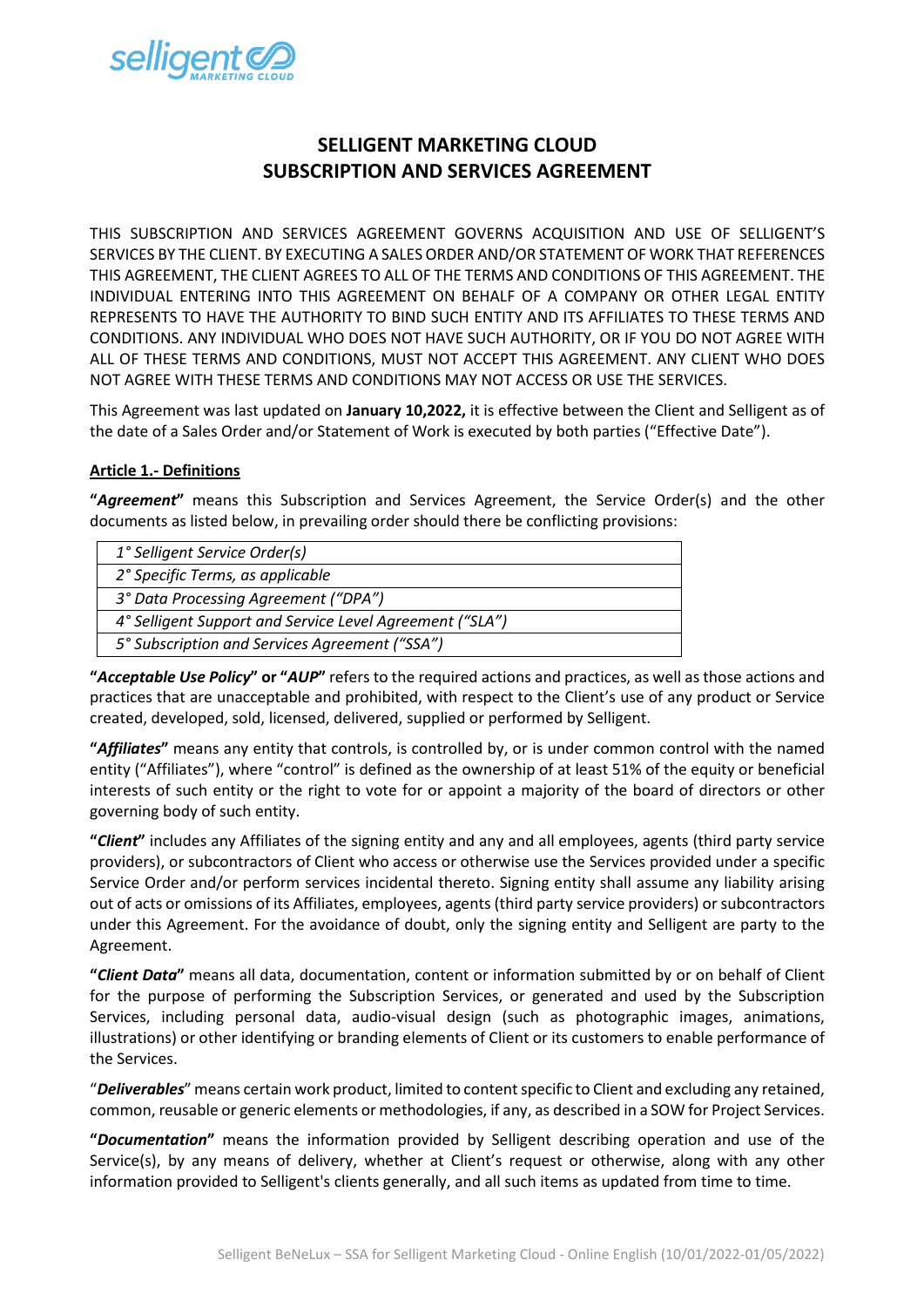**"***Platform***"** means the technical infrastructure Selligent has in place to provide the Subscription Services for Client.

**"***Project Services***"** means project or data services, of which timing and staff availability are planned with Client. Project Services can be (but are not limited to) auditing the quality of databases, project management, technical integration services, campaign creation services, consultancy services and training services.

**"***Service Order***"** means a Sales Order for Subscription Services, a Project Services order ("Statement of Work") or other form, specifying, amongst others, the scope of Services ordered, its subscription term and the applicable fees. All such forms are executed under this Subscription and Services Agreement and deemed incorporated herein.

**"***Services***"** means the Subscription Services, Project Services and Support Services that Client orders under this Agreement.

**"***Subscription Services***"** means access to software module(s) made available by Selligent to Client (e.g. Selligent Marketing Cloud Base, channels or options) in a Software as a Service mode within the limits set out in the Sales Order.

**"***Subscription Term***"** means the term specified in the applicable Sales Order during which Client can use the Subscription Services.

**"***Support Services***"** means helpdesk and technical support services which are by nature consumed on an ad-hoc basis and cannot be planned. Selligent provides permanent availability for those services governed by the conditions in the SLA.

**"***Usage Rights***"** means those rights to use the Subscription Services within the limits set out in the Sales Order.

**"***User***"** means any individual expressly authorized by Client to use the Services and to whom Client has supplied a user identification and password, such as employees, agents (third-party service providers) or subcontractors.

#### **Article 2.- Object**

**2.1** Subject to the terms of this Agreement, Selligent grants Client, within the limits set out in the Sales Order, the non-transferable, non-exclusive, non-sublicenseable right to use the Subscription Services ordered under such Sales Order.

**2.2** Selligent will also provide Client with Project Services, Success Services and Support Services as indicated in a Sales Order or Statement of Work.

**2.3** Client does not have any right, claim or interest whatsoever relating to the Services other than those granted under this Agreement.

**2.4** Selligent is authorised to engage and exchange subcontractors for the performance of its contractual obligations under this Agreement in compliance with the applicable provisions in the DPA. Selligent is responsible for any acts or omissions of such subcontractors under this Agreement as if such acts or omissions were performed by Selligent directly.

**2.5** Ordering of one or more Subscription Services is not contingent on the delivery of any future functionality or features, nor on any oral or written private or public comments made by Selligent in relation to such future functionality or features.

**2.6** Selligent and its technical partners are authorized to examine the Platform and the Services at any time without prior consent in the context of maintenance operations, installation of patches and Client support.

**2.7** Selligent may analyse the Subscription Services to gather information in relation to Client's use of the Subscription Services to improve its products and services, without accessing Client Data.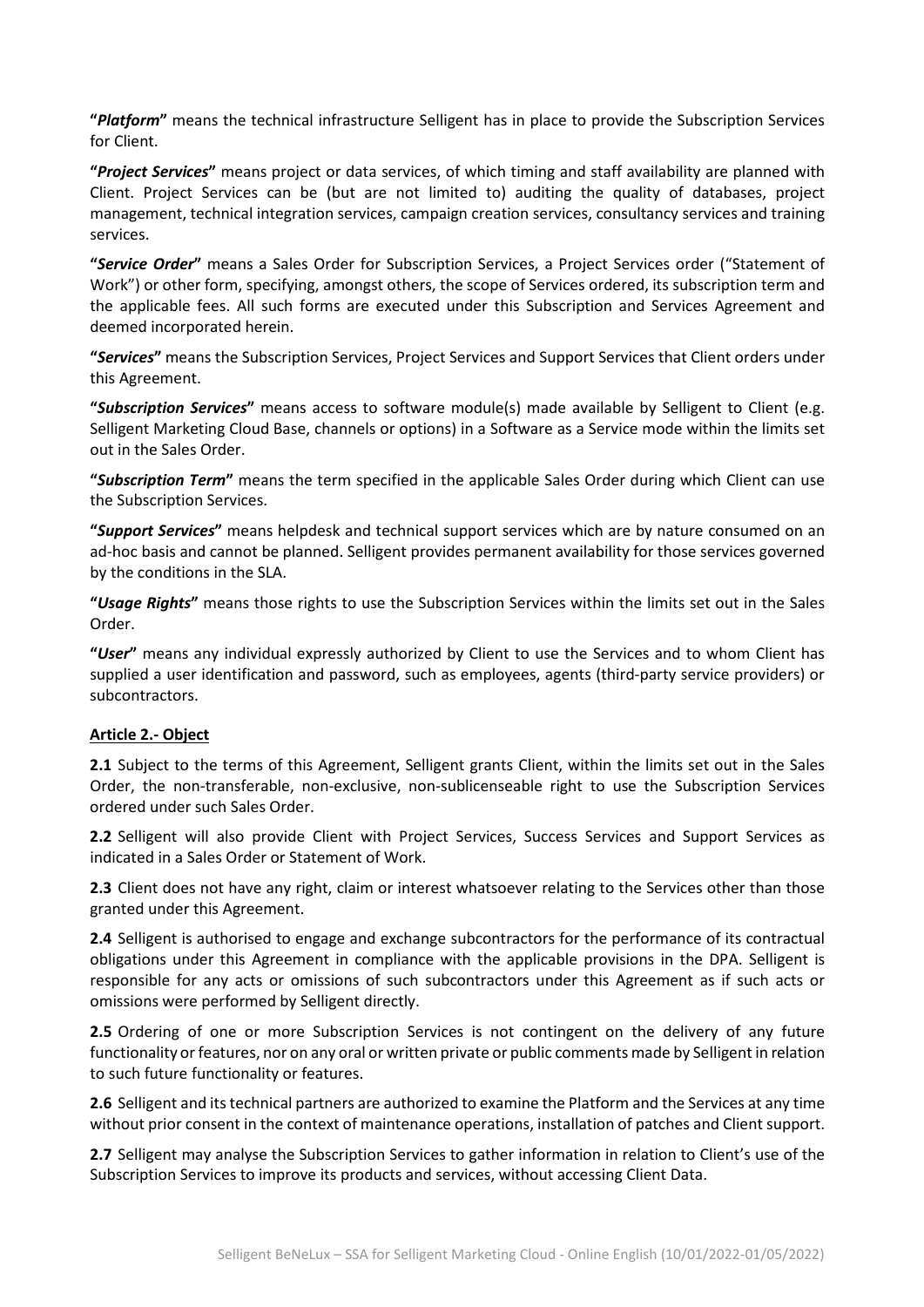#### **Article 3.- Selligent's Obligations – Reservation of Rights**

**3.1** Selligent shall provide the Service(s) in a workmanlike manner consistent with general industry standards reasonably applicable to the provision thereof. Subject to maintenance and downtime contemplated in the SLA, if Client notifies Selligent in writing, within thirty (30) calendar days of receipt thereof, of the failure of any unaltered version of any Deliverables specified in an applicable Statement of Work or any Subscription Services ordered in a Sales Order, to perform as described in any Documentation or set forth in an applicable Statement of Work ("Error(s)"), Client's sole remedy and Selligent's sole liability with respect to the noted Errors in the unaltered versions of such Deliverables or Subscription Services, shall be to attempt to correct those Errors. Should any Errors contained within any of the Deliverables or with respect to any Subscription Services result from a denial of services attack, or from Client's, or any third party's actions, alterations, modifications or adjustments to the same, Selligent may, in its sole discretion, attempt to correct those Errors, on a time and materials basis at its then-current rates.

**3.2** Client acknowledges that timeframes specified in any Service Order are only estimates and that actual performance times will be dependent upon Client's timely provision of accurate and properly formatted data, feedback and access to key personnel reasonably requested by Selligent from time-to-time. Selligent shall not be accountable for any performance delays caused by Client's failure to timely provide such data, access or feedback required for the performance of its performance. In such an event, estimated timetables shall be extended accordingly, and fees may be increased as a result of such delays.

# **Article 4.- Client's Obligations**

**4.1** Client shall use the Services for internal business purposes only. Client is solely responsible for the use of the Platform and the Services under Client's user accounts and acknowledges having been sufficiently informed about the Services specificities. Client (i) shall implement the necessary measures to prevent unauthorized access to, or use of, the Services, and will promptly notify Selligent of any such unauthorized access or use of which Client becomes aware; (ii) has sole responsibility for the accuracy, quality, integrity, legality, reliability and appropriateness, and, in general, the content of Client Data stored in the Platform and used by the Services; and (iii) shall comply with all applicable laws and Selligent's reasonable instructions and recommendations with respect to the Services.

**4.2** Client is responsible for the provision and use of the appropriate equipment, including computers, computer operating system and web browser, needed to connect to and use the Services. Client shall ensure that this equipment complies with the specifications set forth in the Documentation.

**4.3** Client will ensure that any User using the Services (i) has followed the on-line training made available by Selligent and is properly certified, or has been properly trained by Selligent certified trainers, the latter training being billable; and (ii) uses the Services in accordance with the acceptable use of the Services as set forth in Article 8 below. In particular, this implies that the quality of the databases used for sending emails complies with the acceptable use of the Services. Should the quality appear to be below such acceptable use after the database audit performed as part of the set-up services and fees, Selligent will make the necessary recommendations in collaboration with Client. Implementation of the recommendations will be charged at the agreed rates for Project Services subject to Client's prior approval.

#### **Article 5.- Evolution of the Services**

Selligent reserves the right to update, upgrade or discontinue features of the Services. No functionality of the Services will be materially decreased from that available as of the ordering of such Services. In case of a major upgrade, Client shall be provided with a prior reasonable notification via the Platform.

#### **Article 6.- Data Ownership and Protection**

**6.1** Subject to the terms of the DPA and Selligent's Privacy Policy available at: [https://www.selligent.com/privacy-policy,](https://www.selligent.com/privacy-policy) Client agrees that Selligent may process Client Data.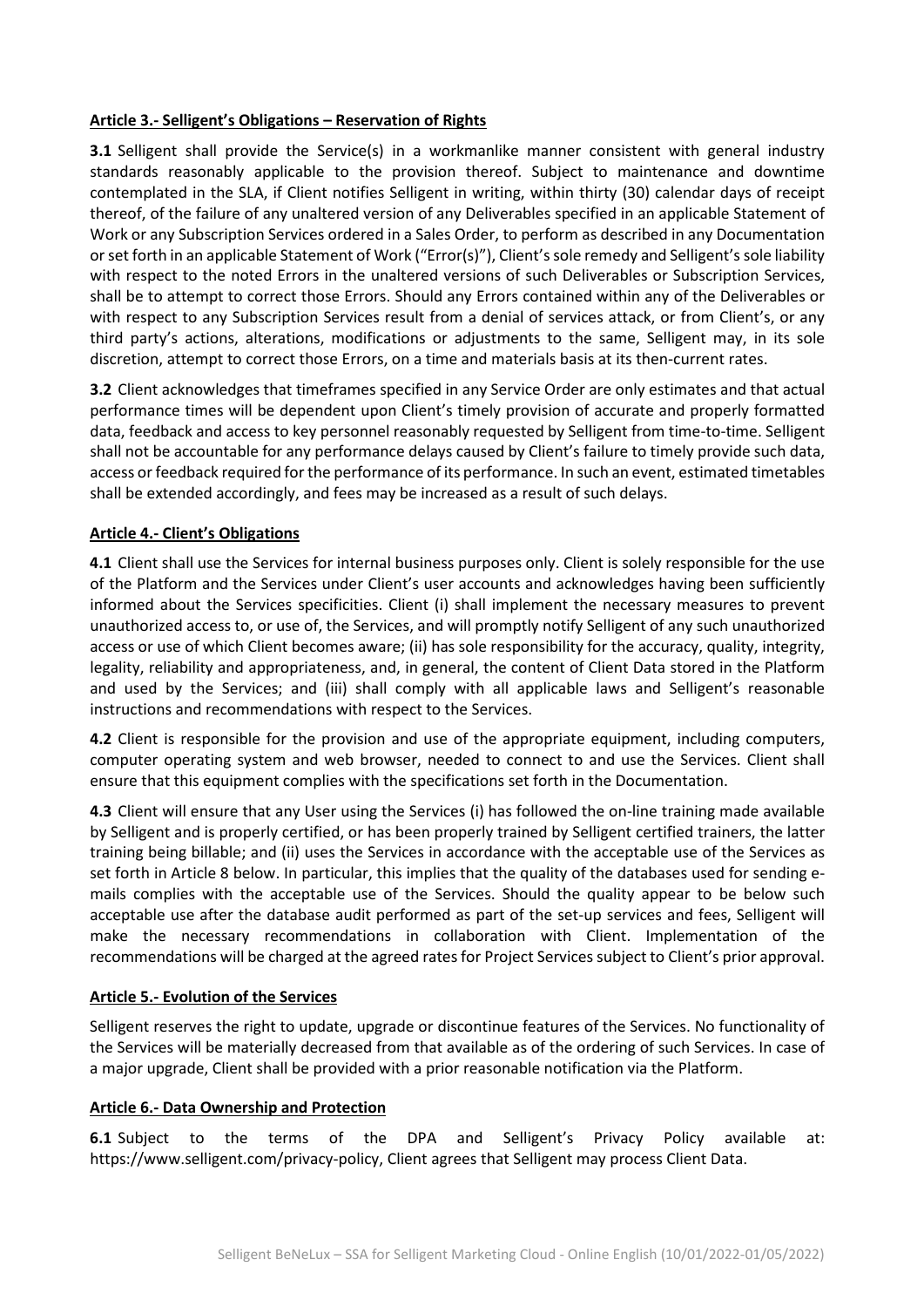**6.2** Client Data remain Client's exclusive property. Client hereby grants to Selligent a non-exclusive, nontransferable license to use, perform and display identifying or branding elements of Client during the Subscription Term solely to allow Selligent and/or its Affiliates to perform its obligations as stated herein.

**6.3** Selligent's back-up procedure is described in the SLA. However, Client acknowledges that the Services are not meant to replace Client's need for making copies of its primary Client data source. Client is responsible for maintaining copies of its primary Client data.

**6.4** Client Data may be retrieved by Client from the Platform at any time during the term of this Agreement. Upon specific request in writing by Client made at the latest by the effective date of termination or expiration of this Agreement, Selligent shall return Client Data to Client through FTPS or SFTP within fifteen (15) calendar days of such request. All complaints relating to the return of the data must be notified to Selligent in writing within ten (10) calendar days of the return, failing which all rights whatsoever will be null and void. The Client Data will be returned in a format that can be run on standard database systems. Client will be invoiced for the costs related to such return at the agreed rates for Project Services subject to a cap of €1,000. After termination of the Agreement, Selligent shall have no obligation to maintain or provide Client Data and shall, in any case, delete all Client Data in its systems or otherwise in its possession or control.

# **Article 7.- Intellectual Property**

**7.1** Client acknowledges that in providing the Services, Selligent uses original and any copies (by whomever produced), updates or extensions of: (a) Selligent and/or its Affiliates' company name(s), copyright(s), trademark(s), logo(s), domain name(s), the product and service name(s) associated with the Services and other trademarks and service marks, (b) certain audio and visual information and (c) other technology, software, hardware, products, processes, algorithms, user interfaces, know-how and other trade secrets, techniques, designs, inventions and other tangible and intangible technical material or information (collectively "Selligent Technology"), and that the Selligent Technology is covered by intellectual property rights owned or licensed by Selligent and/or its Affiliates (collectively "Selligent IP Rights"). Certain components of the Selligent Technology may be provided by third-party providers, and are subject to Specific Terms as may be indicated in the applicable Sales Order. Such third-party components are the intellectual property of the specific providers, and as such, no right, title or interests, other than the right to utilize the Services as described herein, shall vest in the Client. Selligent IP Rights, and its suppliers', include all copies, updates or additions, including any new functions, that may be developed for Client. The intellectual property rights on any improvement, design contributions or derivative works conceived or created by either party in or to the Services will also be exclusively owned by Selligent or its suppliers. Other than as expressly set forth in this Agreement, no right, title, license or any other rights in or to the Selligent Technology or Selligent IP Rights are granted to Client.

**7.2** Documents, software or hardware made available to Selligent by Client shall be and remain the sole and exclusive property of Client or its suppliers.

**7.3** Selligent represents to Client that it has the right to enter into this Agreement and grant the Usage Rights provided herein.

**7.4** Selligent shall defend Client against any claim brought against Client by a third party alleging that the use of the Services as contemplated hereunder constitutes a direct infringement or misappropriation of a patent claim, copyright or trademark or trade secret of such third party, and Selligent will pay damages finally awarded against Client (or the amount of any settlement Selligent enters into) with respect to such claims, provided Client (a) promptly gives written notice of such claim to Selligent (but only to the extent that delay in giving notice materially impairs Selligent's ability to defend the claim); and (b) gives Selligent primary control of the defense and settlement of the claim. This obligation of Selligent shall not apply if the alleged infringement or misappropriation results from a use of the Services in violation of this Agreement by the Client or its Users.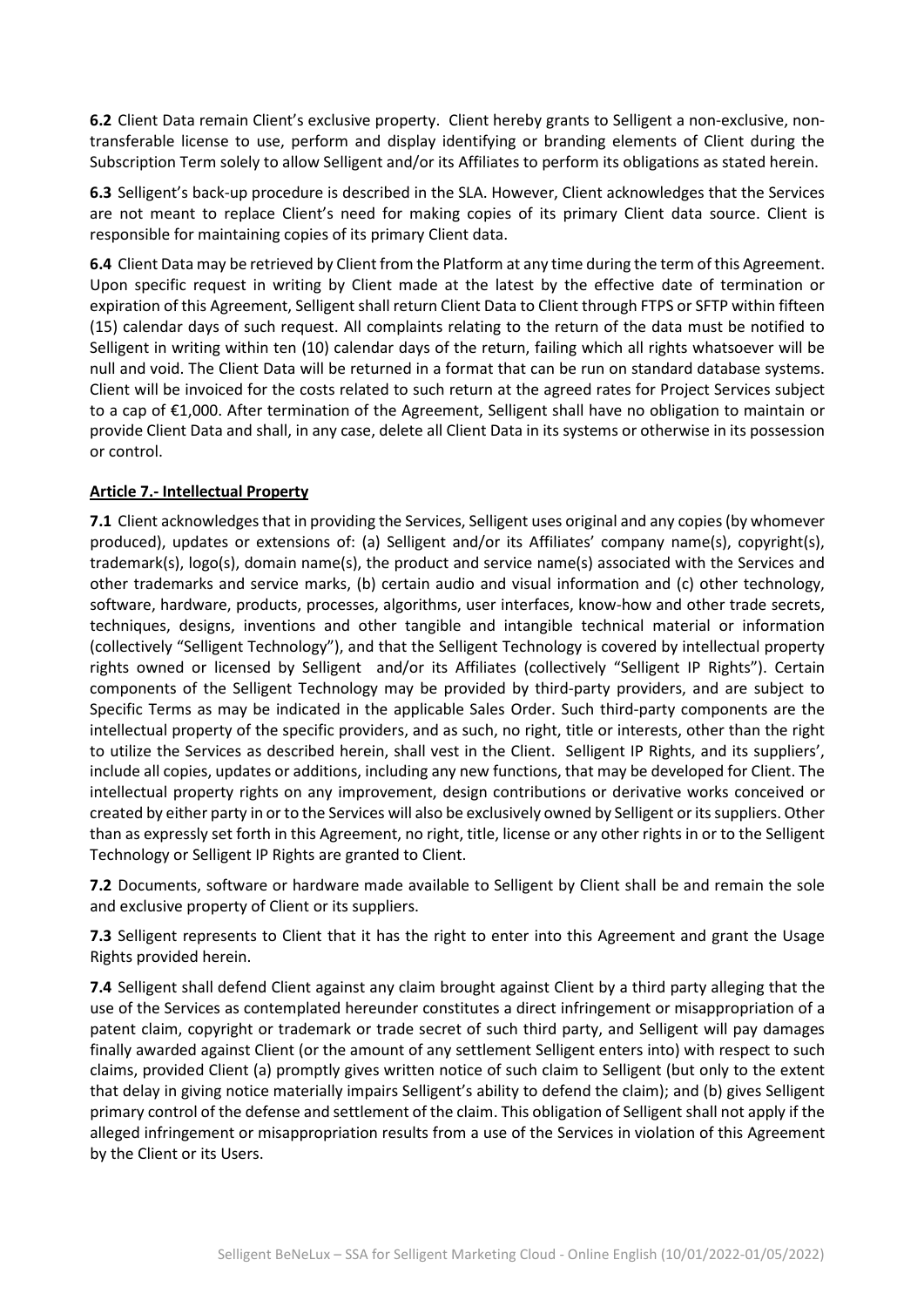**7.5** Selligent shall have primary control of the defense of the claim and may agree on any settlement provided Selligent will not enter into or agree to any settlement that imposes any obligation on Client without Client's prior written consent. Selligent will not admit liability on behalf of Client. In case Client rejects the defense by Selligent or the control of such defense by Selligent, Selligent shall be released of any obligation under this Article 7. Client shall provide Selligent with full assistance in such defense and can participate to the defense at its own expense and with its own counsel. Selligent shall keep Client advised of the status of the claim and will consider in good faith recommendations made by Client with respect to the claim.

**7.6** Selligent reserves the right to cease such defense of any claim in the event the Services are no longer alleged to infringe or misappropriate, or are held not to infringe or misappropriate, the third party's rights.

**7.7** In the event a claim under this Article is made, or is, in Selligent's reasonable opinion, likely to be made, Selligent may, at its sole discretion and expense: (i) procure for Client the right to continue using the Services under the terms of this Agreement; or (ii) replace or modify the Services to be non-infringing without material decrease in functionality. If the foregoing options are not reasonably available, Selligent may terminate the infringing Services and refund all prepaid fees to Client, without any additional compensation or damages.

7.8 Selligent's obligations under this Article 7 shall be Client's sole remedy for any above claim and action.

# **Article 8.- Acceptable use of the Services - Restrictions**

**8.1** Selligent grants Client a limited, non-exclusive, non-transferable, non-sublicenseable, right to access and use the Service(s) in accordance with all the terms and conditions of this Agreement. Client must comply with Selligent Acceptable Use & Anti-Spam Policy ("AUP") of Selligent, as may be updated from time-to-time by Selligent, on notice to the Client, currently available at : [https://www.selligent.com/acceptable-use-policy.](https://www.selligent.com/acceptable-use-policy)

Client further agrees to:

- (i) Use the Services and the Platform in accordance with the Documentation, best practices and generally accepted code of conduct.
- (ii) Not to license, sublicense, sell, resell, rent, lease, transfer, assign, distribute, time-share or otherwise commercially exploit or make the Services available to any third party, other than as contemplated by this Agreement;

**8.2** Third-Party Providers - Any exchange of data or other interaction between Client and a third party provider (other than any subcontractor or agent performing any obligation of Selligent under this Agreement), and any purchase by Client of any product or service offered by any third party provider, is solely between Client and such third party provider.

**8.3** Subject to this Agreement, Client shall defend, indemnify and hold Selligent harmless against any loss or damage (including reasonable attorneys' fees) incurred in connection with claims made against Selligent by a third party in relation to Client Data or alleging that Client's illegal or unauthorized use of the Services infringes the rights of, or has otherwise harmed, a third party, provided Selligent (a) promptly gives written notice of the claim to Client (but only to the extent that delay in giving notice materially impairs Client's ability to defend the claims); and (b) gives Client primary control of the defense and settlement of the claim.

**8.4** Client shall have primary control the defense of the claim and may agree on any settlement, provided Client will not enter into or agree to any settlement that imposes any obligation on Selligent without Selligent's prior written consent. Client will not admit liability on behalf of Selligent. In case Selligent rejects the defense by Client or the control of such defense by Client, Client shall be released of any indemnification obligation under this paragraph. Selligent shall provide Client with full assistance in such defense and is allowed to participate to the defense at its own expense and with its own counsel. Client shall keep Selligent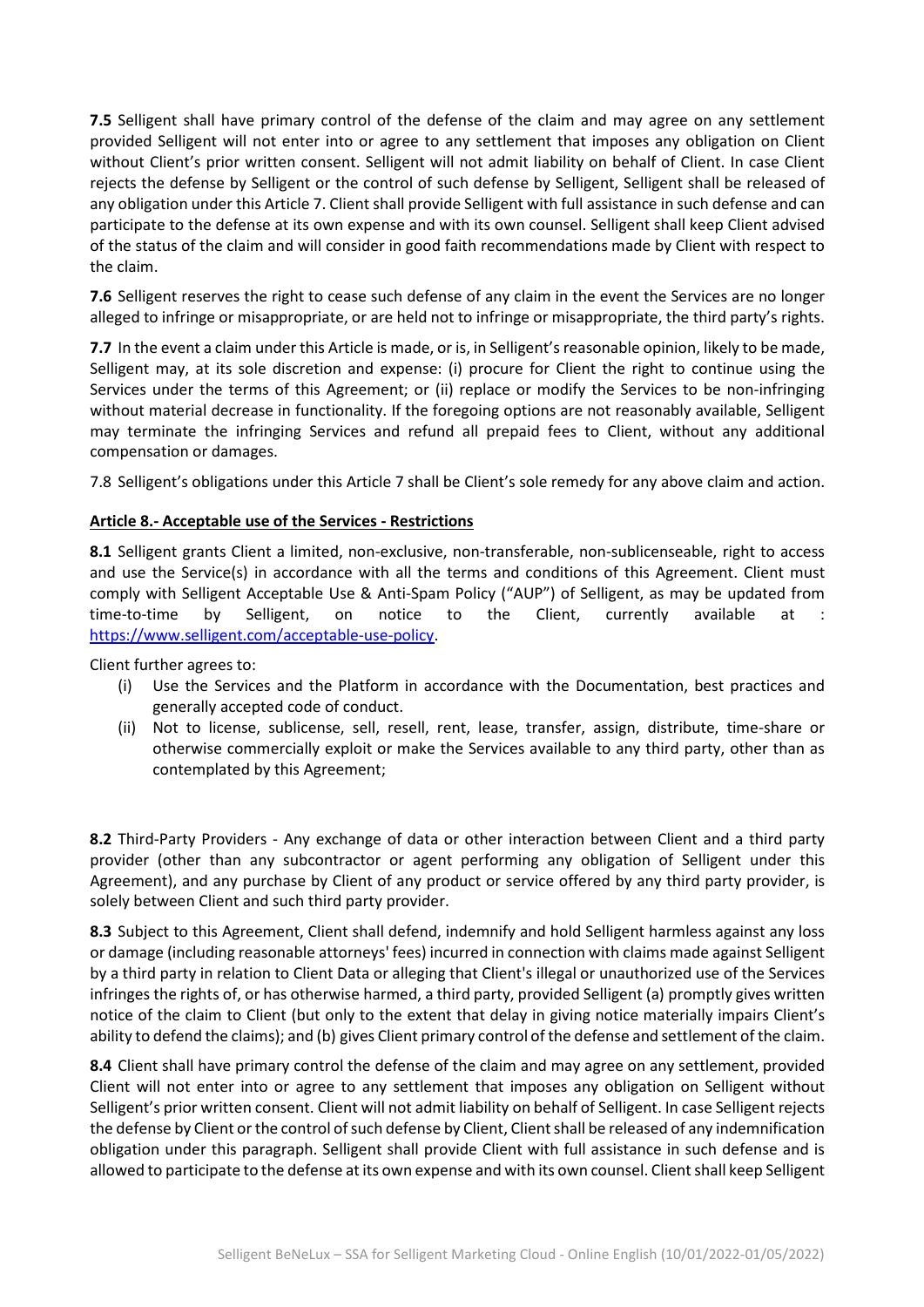informed of the status of the claim and will consider in good faith recommendations made by Selligent with respect to the claim.

#### **Article 9.- Limitation of liability**

**9.1** Except for what is specifically provided for below, the parties' liability is governed by the liability rules under the governing law.

**9.2** Each parties' liability shall, in any case be, limited to the twelve (12) months value of the Subscription Services fee (see the Sales Order), whether in contract or in tort.

**9.3** No party shall be liable for consequential damage or loss, such as loss of revenues or profits, of commercial opportunities, of data or of use of data, damage to the brand or know-how, third party claims, whether in tort on in contract, whether or not it knew of the possibility of such loss.

**9.4** With regard to Project Services and Support Services, Selligent undertakes to comply with generally accepted professional standards and Selligent's liability is limited to those operations by Selligent necessary to rectify a Service that does not meet generally accepted professional standards. However, if it becomes apparent that Selligent personnel must attend when the operating incident is not attributable to Selligent, this Service will be invoiced.

**9.5** Nothing in this Agreement excludes the liability of either party (a) for death or personal injury caused by its negligence or (b) for fraud or fraudulent misrepresentation.

# **Article 10.- Confidentiality**

**10.1** "Confidential Information" refers to any information of a party ("Disclosing Party") disclosed by or on behalf of the Disclosing Party to the other party ("Receiving Party"), whether orally or in writing, that is designated as confidential or that reasonably should be understood to be confidential given the nature of the information and the circumstances of the disclosure (including pricing and other terms reflected in all Service Order(s)), the Service(s), the Selligent Technology, business and marketing plans, trade secrets, technology and technical information, product designs, methods, processes, code, data, inventions, apparatus, statistics, programs, research, development, information technology, network designs, passwords, sign-on codes, usage data, the Documentation and the terms of this Agreement. Confidential Information shall not include any information that: (a) is or becomes generally known to the public without breach of any obligation owed to the Disclosing Party; (b) was known to the Receiving Party prior to its disclosure by the Disclosing Party without breach by any third party of any obligation owed to the Disclosing Party; (c) was independently developed by the Receiving Party without breach of any obligation owed to the Disclosing Party; or (d) is received from a third party without being subject to any confidentiality obligation.

**10.2** Each party agrees that it will not use in any way for its own account or the account of any third party, any Confidential Information, except that each party may use the Confidential Information to perform its obligations or exercise its rights under this Agreement, and each party will take reasonable care and precaution to protect the confidentiality of such information. Reasonable care and precaution mean such care and precaution the Receiving Party takes to protect its own similar Confidential Information, but which shall not be less than reasonable standard of care.

**10.3** Such non-disclosure obligations shall not apply to information that (a) was already rightfully known to the Receiving Party prior to disclosure by the Disclosing Party hereunder; (b) became part of the public domain after its disclosure or was part of the state of the art at the time of disclosure, provided, in both cases, that this was not the result of a violation of a confidentiality obligation with respect to the party that transmitted the Confidential Information; (c) has been rightfully received from a third party not under obligation of confidentiality; (d) has been approved for release by written authorization; or (e) was independently developed by a party without the use of the Confidential Information.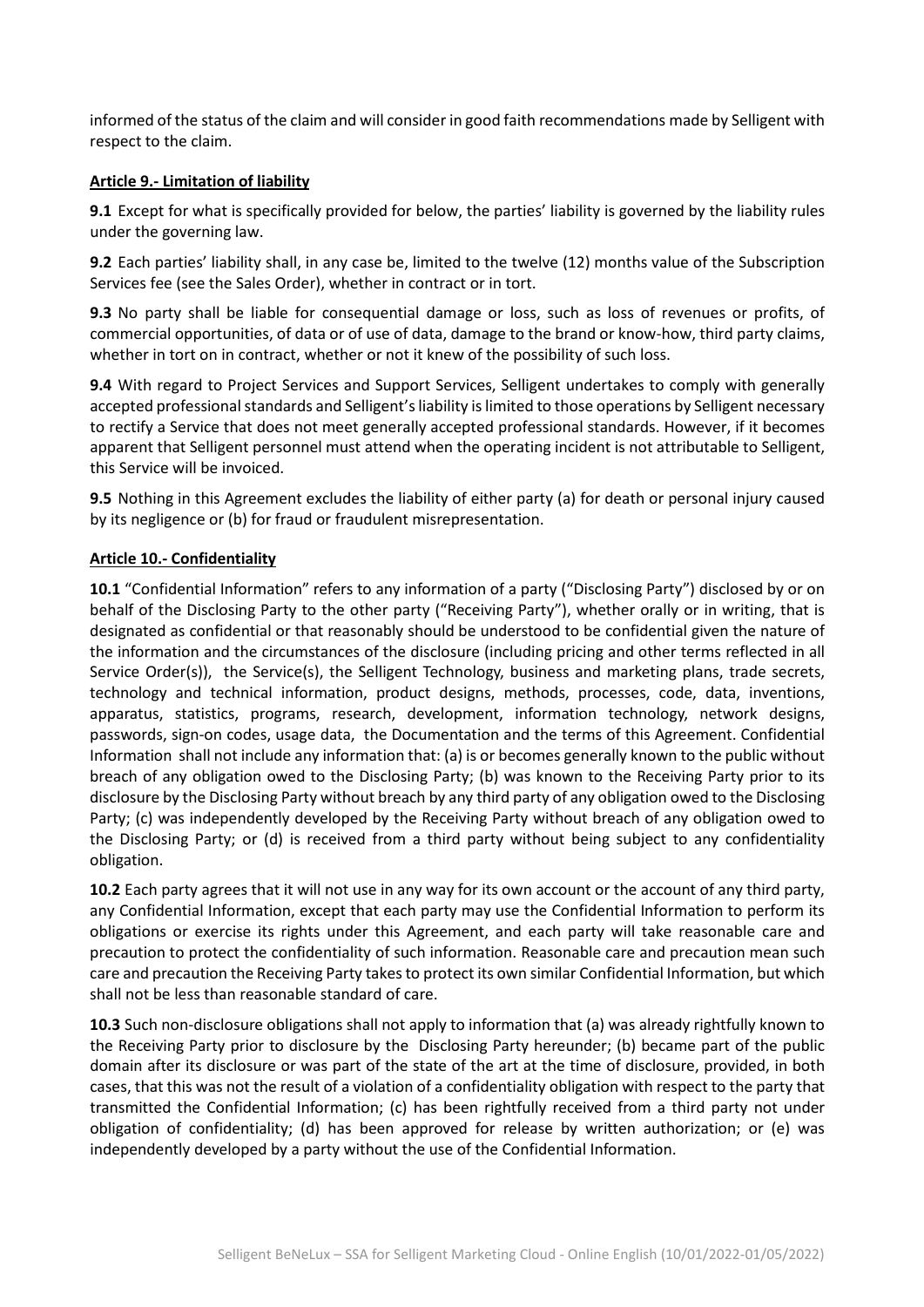**10.4** Each party agrees that Confidential Information remains, in any event, the property of the Disclosing Party.

**10.5** Disclosure of Confidential Information is only permitted to the legal representatives, agents, suppliers, service providers or subcontractors of the parties within the limit of what they need to know to perform the tasks incumbent upon them.

**10.6** The parties undertake to inform the persons to whom the information is transmitted of its confidential nature. They also agree to have their suppliers, service providers or subcontractors sign a confidentiality undertaking in terms similar to the one they have subscribed to hereby, it being understood that the parties are guarantors of compliance by the persons referred to in this paragraph of this confidentiality obligation.

**10.7** If the Receiving Party is compelled by law or judicial or regulatory order to disclose Confidential Information of the Disclosing Party, it shall (a) provide the Disclosing Party with reasonable prior written notice of such compelled disclosure (to the extent legally permitted); (b) provide the Disclosing Party with reasonable assistance and cooperation, at Disclosing Party's cost, if the Disclosing Party wishes to contest or limit the disclosure; and (c) only disclose that Confidential Information necessary to comply with such order in consultation of counsel at Disclosing Party's reasonable cost.

**10.8** Upon the written request of Disclosing Party at any time throughout the Subscription Term or upon expiration or termination of this Agreement, Receiving Party shall at its option, and if legally permissible, return or destroy (and certify such destruction in a signed writing) all Confidential Information of Disclosing Party, including all copies thereof, whether in physical or electronic form; provided, however, that Selligent and its Affiliates may retain an archival set of its working papers and a copy of Client's Confidential Information for ensuring compliance with applicable laws, regulations and professional standards regarding documentation of work performed under this Agreement. To the extent that it is impracticable to return or destroy any Confidential Information, and with respect to any information retained for archival purposes, Receiving Party shall continue to maintain the confidentiality of such information in accordance with this Agreement for as long as such information is retained.

**10.9** This Confidentiality obligation shall survive the termination of this Agreement for a period of three (3) years.

# **Article 11.- Term**

This Agreement shall come into effect on the Effective Date and will remain in force so long as there is at least one active Service Order in place, unless earlier terminated in accordance with Article 12 below. Except otherwise stated in an applicable Sales Order, each Subscription Service is sold for a minimum Subscription Term of twelve (12) months as of such Subscription Service Start Date (i.e. password and login delivered to Client). Each Sales Order will renew in accordance with the renewal conditions set forth in such Sales Order. Renewals will automatically pertain to all Subscription Services of the Sales Order.

# **Article 12.- Termination**

**12.1** Either party may by written notice served on the other party terminate this Agreement immediately without any court intervention if the other party is in material breach of its obligations under this Agreement and, if such breach is remediable, fails to remedy that breach within a period of thirty (30) calendar days after receipt of notice in writing requiring it to do so. Moreover, should Client remain in breach of its payment obligation notwithstanding two (2) written reminders to pay within seven (7) calendar days each, Selligent has the right to deactivate Client's passwords and log-ins and/or to block access to the Services, whereby the contractually agreed fees will remain due for the period during which access was blocked and/or passwords and log-ins deactivated and Client will be solely responsible for all consequences that result from the blocking and the deactivation, without possibility of recourse against Selligent.

**12.2** Each party is also entitled to terminate this Agreement if the other party becomes the subject of a petition in bankruptcy or any other proceeding relating to insolvency, receivership or liquidation.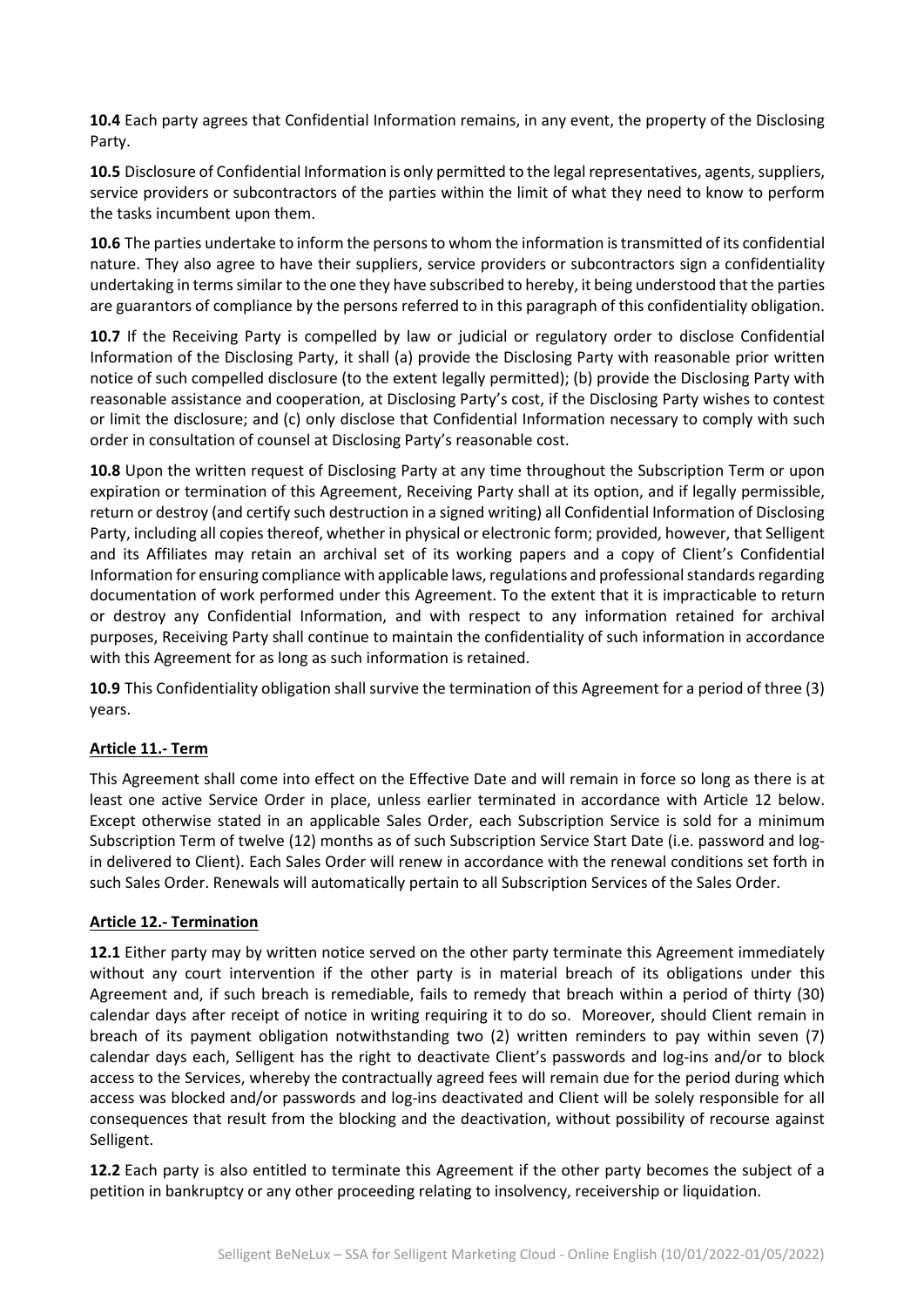**12.3** Selligent is entitled to terminate this Agreement immediately without any court intervention nor notice period (i) for any material violation by Client that risks the safety, security or reputation of any network, person or entity, or for violation of Selligent applicable use of the Services as set forth in Article 8 or (ii) in the event Client becomes a competitor, directly or indirectly as a result of its direct or indirect shareholders.

**12.4** In the event of the premature termination of the Agreement due to Selligent breaching its obligations, Selligent will reimburse Client the portion of any fees that have been paid in advance by Client and cover the period during which the Services have not been provided.

**12.5** In the event of the premature termination of the Agreement due to Client breaching its obligations, Client must pay (i) all of the Subscription Services fees provided for in this Agreement and (ii) the Project Services and Support Services provided up to the termination date.

**12.6** Notwithstanding any termination of this Agreement, the provisions of this Agreement that by their nature should survive the termination, shall survive the termination of this Agreement.

# **Article 13.- Fees & Payment**

**13.1 Fees**. Client shall pay all fees specified in all executed Services Order hereunder. All fees are quoted in EURO, excluding VAT or any other relevant taxes. Except as otherwise provided in this Agreement, fees are non-refundable.

**13.2 Invoicing & Payment**. Fees for the Services will be invoiced in accordance with the terms in the relevant Service Order. Invoices are payable within thirty (30) calendar days from the date of invoicing. In the event of late payment, the Belgian law of 2 August 2002 on late payments will apply. Client is aware that this means, amongst others, that under the current draft of the law once the (agreed) payment term has elapsed, Selligent will automatically (no notice of non-performance being required) be entitled to (i) an interest for late payment that is equal to the ECB base rate + 8%, rounded up to the next half percentage point and (ii) a fixed sum of minimum €100 as compensation for administrative and other expenses and that Selligent is also entitled to obtain reasonable compensation from Client for any recovery costs exceeding the fixed sum of €100 and incurred due to Client's late payment.

**13.3 Indexation**. All fees applicable pursuant to this Agreement are adjusted each year on the anniversary date of the Subscription Term Start Date, as defined in the relevant Sales Order, depending on the variations in the Belgian consumer price index (hereafter the "**Index**"), using the formula:

P1 = (P0 X S1)/S0 where:

- P1 = New Fee for the year N
- P0 = Current Fee
- S1 = Index from the month before the month of the anniversary date of the Subscription Term Start Date for the year N
- S0 = Index from the month before the month of the anniversary date of the Subscription Term Start Date for the year N-1

#### Example:

Subscription Term Start Date: 15 March 2021 – Monthly Subscription Fee of €5,000 The first indexation shall take place on 15 March 2022 as follows:  $PO = £5,000$ S1 = [102] (index of February 2022, published beginning of March 2022) S0 = [101] (index of February 2021, published beginning of March 2021)  $P1 = (5,000*102)/101 = \text{\textsterling}5,049.50$ 

# **Article 14.- Commercial reference**

Client authorizes Selligent to use the following information as a commercial reference in publications, events and actions to promote Selligent's products and services: Client's name and information that is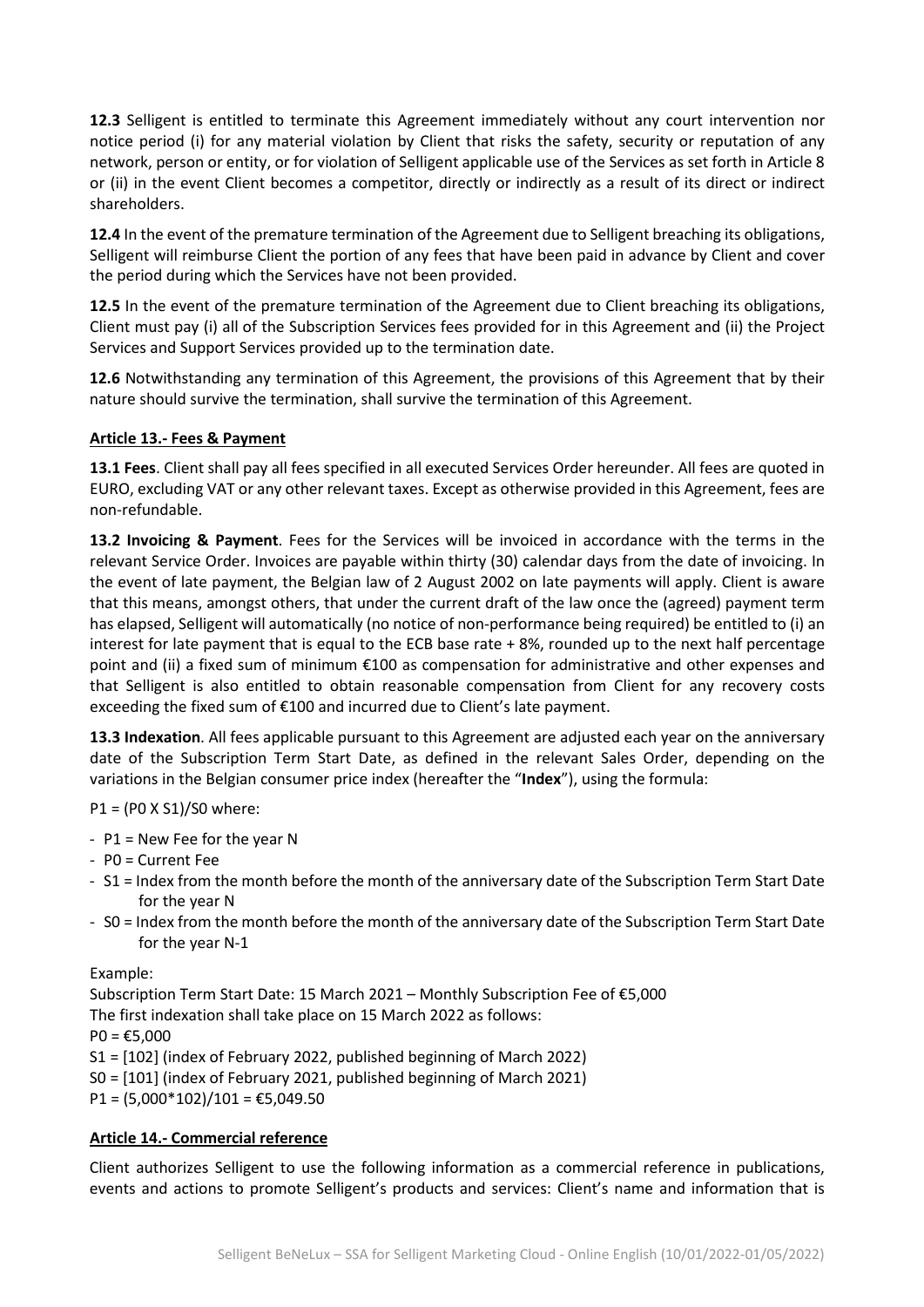publicly known about Client (including Client's logo). Client can revoke this authorisation at any time in writing without any justification.

#### **Article 15.- General Provisions**

**15.1 Entire Agreement – Severability -** The Agreement is the entire agreement between the parties relating to subject matter hereof, and supersedes all prior or simultaneous agreements, negotiations or statements.

Any commercial offer issued by Selligent under this Agreement shall be valid for a maximum period of three (3) months.

Parties acknowledge that the interconnected environment of cloud computing is subject to rapid and substantial change of operational, legal and data security requirements or parameters. This Agreement may need to be amended from time to time as a result of the enactment of new laws or regulations applicable to the Selligent Services, in particular as regards data security, or of substantial changes imposed by terms of use of public clouds' services. Such change, if any, will be notified to Client in writing and shall be applicable subject to a notice period of 30 days.

Subject to the above, this Agreement may not be released, discharged, amended or modified in any manner, except by an instrument in writing signed by a duly authorized officer or representative of each party.

In case any provision of this Agreement is held invalid or unenforceable for any reason, the remaining provisions shall continue in full force without being impaired. Client and Selligent shall act in good faith to replace any invalid provision with a valid one that most closely approximates the intent and economic effect of the invalid provision.

**15.2 Other Documents** - No terms, provisions or conditions of any purchase order, acknowledgment or other business form that Client may use in connection with the purchase of any Service will have any effect on the rights, duties or obligations of the parties under, or otherwise modify this Agreement, irrespective of any failure of Selligent to object to such terms, provisions or conditions. Service Orders are noncancelable and non-refundable except as expressly provided otherwise.

**15.3 Governing Law – Limitation** - This Agreement is governed by and construed under Belgian law, without reference to its conflicts of law principles (i.e. in the event of any conflicts, Belgian law, rules and regulations shall prevail and govern). Any dispute in connection to this Agreement shall be subject to the exclusive jurisdiction of the courts of Brussels. Any claim before a court in connection with this Agreement can only be initiated by the signing entity and is subject to a limitation period of one (1) year as of the date when the facts giving rise to such claim are known or should have been known by the claimant.

**15.4 Force Majeure** - Neither party shall incur any liability to the other for any failure to perform any of its obligations under this Agreement to the extent such failure is caused by events, occurrences or causes beyond its reasonable control and without any negligence on the part of the party seeking protection under this Article. Such events shall include, without limitation, acts of God, strikes, lockouts, riots, acts of war, terrorism, earthquake, fire or explosions. The inability to meet financial obligations is expressly excluded from this Article. Each party shall use best effort to minimise and reduce any period of delay caused by any event of force majeure. Should the force majeure event continue for a period longer than thirty (30) days, then either party shall be entitled to terminate this Agreement upon written notice and no further obligation shall be owed by such party to the other party in respect thereof.

**15.5 Assignment** - Except as provided for elsewhere in this Agreement, the parties shall not assign this Agreement (or any portion thereof) without the other party's written consent, which shall not be unreasonably withheld. Each party may assign this Agreement in connection with a merger, reorganization, or sale of all or substantially all of the assets of the assigning party or sale of sufficient stock to constitute a change of control. This Agreement shall be binding on the parties' respective successors and permitted assigns.